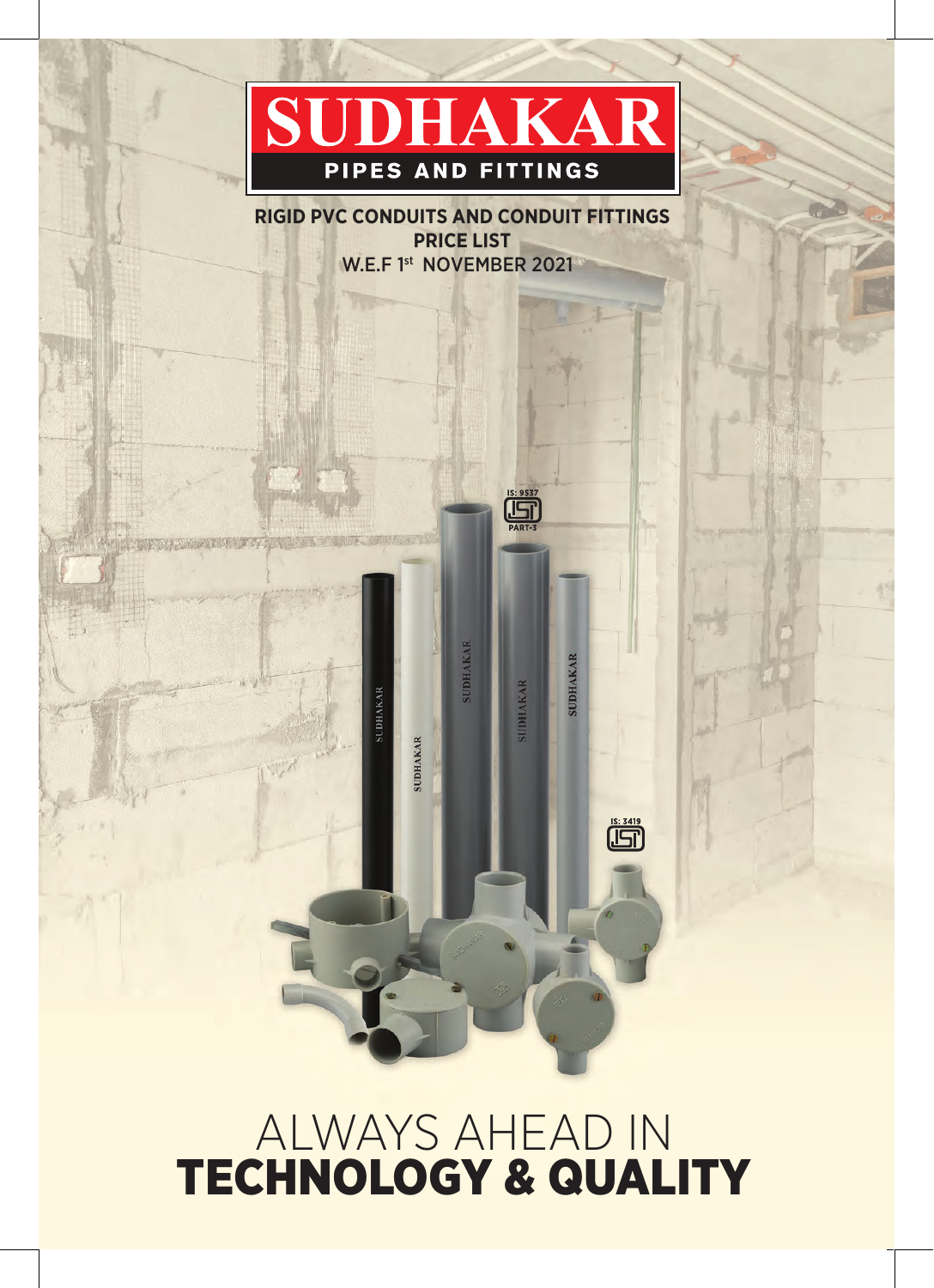## **SUDHAKAR RIGID PVC CONDUITS**

**HSN CODE 39172310**

2

## **\*UNIT OF MEASUREMENT FOR PIPES AND FITTINGS IS PER UNIT**

|  |             | <b>PIPE (GREY) UNIT IS 3 MTR</b> |                |                          |                                |                  |                                |                          |                                |                  |                                |                  |                         |
|--|-------------|----------------------------------|----------------|--------------------------|--------------------------------|------------------|--------------------------------|--------------------------|--------------------------------|------------------|--------------------------------|------------------|-------------------------|
|  | <b>SIZE</b> | SIZE:                            | <b>PACKING</b> | 1.0 MM                   |                                | 1.2 MM           |                                | 1.5 MM                   |                                | 1.8 MM           |                                | 2.0 MM           |                         |
|  | <b>MM</b>   | <b>INCH</b>                      | <b>BUNDLE</b>  | <b>ITEM CODE</b>         | <b>RATE</b><br><b>PER UNIT</b> | <b>ITEM CODE</b> | <b>RATE</b><br><b>PER UNIT</b> | <b>ITEM CODE</b>         | <b>RATE</b><br><b>PER UNIT</b> | <b>ITEM CODE</b> | <b>RATE</b><br><b>PER UNIT</b> | <b>ITEM CODE</b> | <b>RATE</b><br>PER UNIT |
|  | 19          | 3/4                              | 100            | 201060004                | 95.79                          | 201060005        | 115.53                         | 201060006                | 143.61                         | 201060007        | 175.65                         | 201060008        | 191.46                  |
|  | 25          |                                  | 50             | 201060010                | 131.64                         | 201060011        | 151.65                         | 201060012                | 191.46                         | 201060013        | 231.42                         | 201060014        | 255.09                  |
|  | 32          | 11/4                             | 25             |                          |                                |                  |                                |                          |                                |                  |                                | 201060015        | 335.04                  |
|  | 40          | 11/2                             | 25             | $\overline{\phantom{a}}$ | $\overline{\phantom{a}}$       |                  |                                |                          | $\overline{\phantom{a}}$       |                  |                                | 201060016        | 438.72                  |
|  | 50          | 2                                | 15             | $\overline{\phantom{m}}$ | $\overline{\phantom{a}}$       |                  |                                | $\overline{\phantom{a}}$ | $\overline{\phantom{a}}$       |                  |                                | 201060017        | 498.60                  |

## **PIPE (IVORY) UNIT IS 3 MTR**

 $\begin{array}{c} \hline \end{array}$ 

|       | <b>SIZE</b> | <b>SIZE</b> | <b>PACKING</b> | 1.0 MM    |                                | $1.2$ MM         |                                | 1.5 MM           |                                | 1.8 MM           |                                | 2.0 MM           |                         |
|-------|-------------|-------------|----------------|-----------|--------------------------------|------------------|--------------------------------|------------------|--------------------------------|------------------|--------------------------------|------------------|-------------------------|
|       | <b>MM</b>   | <b>INCH</b> | <b>BUNDLE</b>  | ITEM CODE | <b>RATE</b><br><b>PER UNIT</b> | <b>ITEM CODE</b> | <b>RATE</b><br><b>PER UNIT</b> | <b>ITEM CODE</b> | <b>RATE</b><br><b>PER UNIT</b> | <b>ITEM CODE</b> | <b>RATE</b><br><b>PER UNIT</b> | <b>ITEM CODE</b> | <b>RATE</b><br>PER UNIT |
| BAKAR | 19          | 3/4         | 100            | 201060081 | 95.79                          | 201060061        | 115.53                         | 201060062        | 143.61                         | 201060063        | 175.65                         | 201060064        | 191.46                  |
|       | 25          |             | 50             | 201060082 | 131.64                         | 201060065        | 151.65                         | 201060066        | 191.46                         | 201060067        | 231.42                         | 201060068        | 255.09                  |
|       | 32          | l 1/4       | 25             | ۰         |                                |                  | -                              | -                | -                              |                  |                                | 201060069        | 335.04                  |
|       | 40          | 11/2        | 25             |           |                                |                  |                                | ٠                | ۰                              |                  |                                | 201060070        | 438.72                  |
|       | 50          | 2           | 15             |           |                                |                  |                                |                  | ۰                              |                  |                                | 201060071        | 498.60                  |

| $\left(\begin{array}{c}\n 15:9537 \\  \boxed{15}\n \end{array}\right)$ PART-3<br><b>HSN CODE</b><br><b>SUDHAKAR RIGID PVC CONDUITS</b><br>39172310 |                                   |             |                |                  |                                |                  |                                |                  |                                |  |  |  |
|----------------------------------------------------------------------------------------------------------------------------------------------------|-----------------------------------|-------------|----------------|------------------|--------------------------------|------------------|--------------------------------|------------------|--------------------------------|--|--|--|
| <b>PIPE (GREY) UNIT IS 3 MTR</b>                                                                                                                   |                                   |             |                |                  |                                |                  |                                |                  |                                |  |  |  |
|                                                                                                                                                    | <b>SIZE</b>                       | <b>SIZE</b> | <b>PACKING</b> | <b>LIGHT</b>     |                                | <b>MEDIUM</b>    |                                | <b>HEAVY</b>     |                                |  |  |  |
|                                                                                                                                                    | <b>MM</b>                         | <b>INCH</b> | <b>BUNDLE</b>  | <b>ITEM CODE</b> | <b>RATE</b><br><b>PER UNIT</b> | <b>ITEM CODE</b> | <b>RATE</b><br><b>PER UNIT</b> | <b>ITEM CODE</b> | <b>RATE</b><br><b>PER UNIT</b> |  |  |  |
|                                                                                                                                                    | 20                                | 3/4         | 100            | 201010003        | 131.46                         | 201010004        | 155.40                         | 201010005        | 203.19                         |  |  |  |
|                                                                                                                                                    | 25                                |             | 50             | 201010006        | 175.71                         | 201010007        | 218,76                         | 201010008        | 266.52                         |  |  |  |
|                                                                                                                                                    | 32                                | 11/4        | 25             | 201010009        | 283.26                         | 201010010        | 346.62                         | 201010011        | 430.32                         |  |  |  |
|                                                                                                                                                    | 40                                | 11/2        | 25             | 201010012        | 450.60                         | 201010013        | 510.39                         | 201010014        | 589.26                         |  |  |  |
|                                                                                                                                                    | 50                                | 2           | 15             | 201010015        | 570.15                         | 201010016        | 729.09                         | 201010017        | 928.74                         |  |  |  |
|                                                                                                                                                    | <b>PIPE (IVORY) UNIT IS 3 MTR</b> |             |                |                  |                                |                  |                                |                  |                                |  |  |  |
|                                                                                                                                                    | <b>SIZE</b>                       | <b>SIZE</b> | <b>PACKING</b> | <b>LIGHT</b>     |                                | <b>MEDIUM</b>    |                                | <b>HEAVY</b>     |                                |  |  |  |
|                                                                                                                                                    | <b>MM</b>                         | <b>INCH</b> | <b>BUNDLE</b>  | <b>ITEM CODE</b> | <b>RATE</b><br><b>PER UNIT</b> | <b>ITEM CODE</b> | <b>RATE</b><br><b>PER UNIT</b> | <b>ITEM CODE</b> | <b>RATE</b><br><b>PER UNIT</b> |  |  |  |

|  | 20     | 3/4 | 100 | 201010053 | 131.46 | 201010054 | 155.40 | 201010055 | 203.19 |
|--|--------|-----|-----|-----------|--------|-----------|--------|-----------|--------|
|  | 25     |     | 50  | 201010056 | 175.71 | 201010057 | 218.76 | 201010058 | 266.52 |
|  | 32     | 1/4 | 25  | 201010059 | 283.26 | 201010060 | 346.62 | 201010061 | 430.32 |
|  | 40     | 1/2 | 25  | 201010062 | 450.60 | 201010063 | 510.39 | 201010064 | 589.26 |
|  | 50     |     | 15  | 201010065 | 570.15 | 201010066 | 729.09 | 201010067 | 928.74 |
|  | -- .-- |     |     |           |        |           |        |           |        |

## **PIPE (BLACK) UNIT IS 3 MTR**

| <b>SIZE</b> | <b>SIZE</b>    | <b>PACKING</b> | <b>LIGHT</b>     |                                | <b>MEDIUM</b>    |                                | <b>HEAVY</b>     |                                |  |
|-------------|----------------|----------------|------------------|--------------------------------|------------------|--------------------------------|------------------|--------------------------------|--|
| <b>MM</b>   | <b>INCH</b>    | <b>BUNDLE</b>  | <b>ITEM CODE</b> | <b>RATE</b><br><b>PER UNIT</b> | <b>ITEM CODE</b> | <b>RATE</b><br><b>PER UNIT</b> | <b>ITEM CODE</b> | <b>RATE</b><br><b>PER UNIT</b> |  |
| 20          | 3/4            | 100            | 201010023        | 131.46                         | 201010024        | 155.40                         | 201010025        | 203.19                         |  |
| 25          |                | 50             | 201010026        | 175.71                         | 201010027        | 218.76                         | 201010028        | 266.52                         |  |
| 32          | 11/4           | 25             | 201010029        | 283.26                         | 201010030        | 346.62                         | 201010031        | 430.32                         |  |
| 40          | 11/2           | 25             | 201010032        | 450.60                         | 201010033        | 510.39                         | 201010034        | 589.26                         |  |
| 50          | $\overline{2}$ | 15             | 201010035        | 570.15                         | 201010036        | 729.09                         | 201010037        | 928.74                         |  |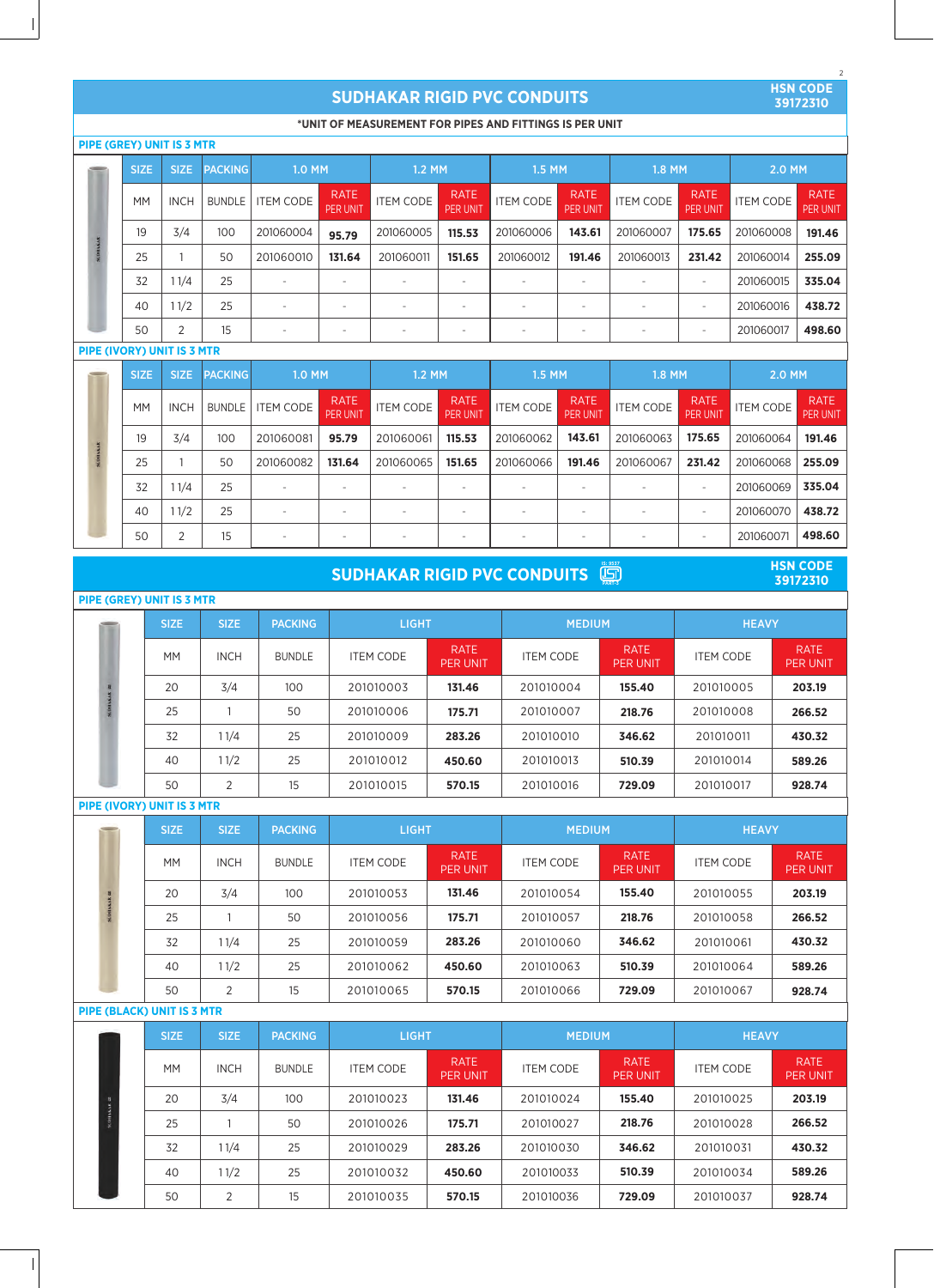|                                    |                             |                                         |                          |                                |                  |                            |                                |                             |                                                |                                |                             |             |                            |                            |                             |                                         |              | 3                              |
|------------------------------------|-----------------------------|-----------------------------------------|--------------------------|--------------------------------|------------------|----------------------------|--------------------------------|-----------------------------|------------------------------------------------|--------------------------------|-----------------------------|-------------|----------------------------|----------------------------|-----------------------------|-----------------------------------------|--------------|--------------------------------|
| <b>PIPE (RED) UNIT IS 3 MTR</b>    |                             |                                         |                          |                                |                  |                            |                                |                             | <b>PIPE (GREEN) UNIT IS 3 MTR</b>              |                                |                             |             |                            |                            |                             |                                         |              |                                |
|                                    | <b>SIZE</b>                 | <b>SIZE</b>                             |                          | <b>PACKING</b>                 |                  | <b>HEAVY</b>               |                                |                             |                                                |                                | <b>SIZE</b>                 | <b>SIZE</b> |                            | <b>PACKING</b>             |                             |                                         | <b>HEAVY</b> |                                |
|                                    | МM                          | <b>INCH</b>                             |                          | <b>BUNDLE</b>                  | <b>ITEM CODE</b> |                            | <b>RATE</b><br><b>PER UNIT</b> |                             |                                                |                                | МM                          | <b>INCH</b> |                            | <b>BUNDLE</b>              | <b>ITEM CODE</b>            |                                         |              | <b>RATE</b><br><b>PER UNIT</b> |
|                                    | 20                          | 3/4                                     |                          | 100                            | 201010072        |                            | 203.19                         |                             |                                                |                                | 20                          | 3/4         |                            | 100                        | 201010082                   |                                         |              | 203.19                         |
|                                    | 25                          | 1                                       |                          | 50                             | 201010075        |                            | 266.52                         |                             |                                                |                                | 25                          | 1           |                            | 50                         | 201010085                   |                                         |              | 266.52                         |
| PIPE (YELLOW) UNIT IS 3 MTR        |                             |                                         |                          |                                |                  |                            |                                |                             | PIPE (BLUE) UNIT IS 3 MTR                      |                                |                             |             |                            |                            |                             |                                         |              |                                |
|                                    | <b>SIZE</b>                 | <b>SIZE</b>                             |                          | <b>PACKING</b>                 |                  | <b>HEAVY</b>               |                                |                             |                                                |                                | <b>SIZE</b>                 | <b>SIZE</b> |                            | <b>PACKING</b>             |                             |                                         | <b>HEAVY</b> |                                |
|                                    | <b>MM</b>                   | <b>INCH</b>                             |                          | <b>BUNDLE</b>                  | <b>ITEM CODE</b> |                            | <b>RATE</b><br><b>PER UNIT</b> |                             |                                                |                                | <b>MM</b>                   | <b>INCH</b> |                            | <b>BUNDLE</b>              | <b>ITEM CODE</b>            |                                         |              | <b>RATE</b><br>PER UNIT        |
|                                    | 20                          | 3/4                                     |                          | 100                            | 201010088        |                            | 203.19                         |                             |                                                |                                | 20                          | 3/4         |                            | 100                        | 201010095                   |                                         |              | 203.19                         |
|                                    | 25                          | 1                                       |                          | 50                             | 201010091        |                            | 266.52                         |                             |                                                |                                | 25                          | 1           |                            | 50                         | 201010098                   |                                         |              | 266.52                         |
| <b>PIPE (ORANGE) UNIT IS 3 MTR</b> |                             |                                         |                          |                                |                  |                            |                                |                             | <b>COLOR PIPES AVAILABLE IN - 3 MTR</b>        |                                |                             |             |                            |                            |                             |                                         |              |                                |
|                                    | <b>SIZE</b>                 | <b>SIZE</b>                             |                          | <b>PACKING</b>                 |                  | <b>HEAVY</b>               |                                |                             |                                                |                                |                             |             |                            |                            |                             |                                         |              |                                |
|                                    | МM                          | <b>INCH</b>                             |                          | <b>BUNDLE</b>                  | <b>ITEM CODE</b> |                            | <b>RATE</b><br><b>PER UNIT</b> |                             | <b>SUDHAKAI</b>                                | <b>SUDHAKAB</b>                | <b>SUDHAKAB</b>             |             |                            |                            |                             |                                         |              |                                |
|                                    | 20                          | 3/4                                     |                          | 100                            | 201010100        |                            | 203.19                         |                             |                                                |                                |                             |             |                            |                            |                             |                                         |              |                                |
|                                    | 25                          | $\mathbf{1}$                            |                          | 50                             | 201010103        |                            | 266.52                         |                             |                                                |                                |                             |             |                            |                            |                             |                                         |              |                                |
|                                    |                             |                                         | <b>HSN CODE</b>          |                                |                  |                            |                                |                             |                                                | <b>HSN CODE</b>                |                             |             |                            |                            |                             |                                         |              | <b>HSN CODE</b>                |
|                                    | <b>M.B PVC</b>              |                                         | 35061000                 |                                |                  |                            |                                |                             | <b>M.B UPVC</b>                                | 35061000                       |                             |             |                            |                            | <b>H.B UPVC</b>             |                                         |              | 35061000                       |
| <b>DHAKAR</b>                      |                             | <b>SOLVENT CEMENT</b><br>(HDPE BOTTLES) |                          |                                |                  |                            |                                |                             | <b>SOLVENT CEMENT</b><br>(BRUSH IN CAN)        |                                |                             |             | <b>UDHAKA</b><br>Seema     |                            |                             | <b>SOLVENT CEMENT</b><br>(BRUSH IN CAN) |              |                                |
| $\frac{1}{2}$                      |                             |                                         |                          |                                |                  |                            |                                |                             |                                                |                                |                             |             |                            |                            |                             |                                         |              |                                |
| <b>ITEM</b><br><b>CODE</b>         | <b>SIZE</b><br><b>IN ML</b> | <b>PACKING</b>                          |                          | <b>RATE</b><br><b>PER UNIT</b> |                  | <b>ITEM</b><br><b>CODE</b> |                                | <b>SIZE</b><br><b>IN ML</b> | <b>PACKING</b>                                 | <b>RATE</b><br><b>PER UNIT</b> |                             |             | <b>ITEM</b><br><b>CODE</b> |                            | <b>SIZE</b><br><b>IN ML</b> | <b>PACKING</b>                          |              | <b>RATE</b><br><b>PER UNIT</b> |
| 290010003                          | 25                          | 25                                      |                          | 23.00                          |                  | 290010361                  |                                | 50                          | 24                                             | 87.00                          |                             |             | 290010277                  |                            | 50                          | 24                                      |              | 119.00                         |
| 290010004                          | 50                          | 25                                      |                          | 42.00                          |                  | 290010362                  |                                | 100                         | 12                                             | 122.00                         |                             |             | 290010278                  |                            | 100                         | 12                                      |              | 180.00                         |
| 290010005<br>290010006             | 100<br>250                  | 24<br>12                                |                          | 75.00<br>163.00                |                  | 290010363                  |                                | 250                         | 12                                             | 200.00                         |                             |             | 290010279                  |                            | 250                         | 12                                      |              | 288.00                         |
| 290010007                          | 500                         | 12                                      |                          | 306.00                         |                  | 290010364                  |                                | 500                         | 6                                              | 348.00                         |                             |             | 290010280                  |                            | 500                         | 6                                       |              | 480.00                         |
| 290010008<br>290010009             | 1000<br>5000                | 6<br>5                                  |                          | 578.00<br>2617.00              |                  | 290010365                  |                                | 1000                        | $\overline{4}$                                 | 626.00                         |                             |             | 290010281                  |                            | 1000                        | $\overline{4}$                          |              | 883.00                         |
|                                    |                             |                                         |                          |                                |                  |                            |                                |                             |                                                |                                |                             |             |                            |                            |                             |                                         |              | <b>HSN CODE</b>                |
|                                    |                             |                                         |                          |                                |                  |                            |                                |                             | <b>SUDHAKAR RIGID PVC CONDUITS FITTINGS GO</b> |                                |                             |             |                            |                            |                             |                                         |              | 39174000                       |
|                                    |                             | <b>COUPLER</b>                          |                          |                                |                  |                            |                                |                             |                                                |                                | <b>JUNCTION BOX (H WAY)</b> |             |                            |                            |                             |                                         |              |                                |
|                                    |                             | <b>ITEM</b><br><b>CODE</b>              | <b>SIZE</b><br><b>MM</b> | <b>SIZE</b><br><b>INCH</b>     | <b>PACKING</b>   |                            | <b>RATE</b><br><b>PER UNIT</b> |                             |                                                |                                | <b>ITEM</b>                 |             | <b>SIZE</b>                | <b>SIZE</b>                |                             | <b>PACKING</b>                          |              | <b>RATE</b>                    |
|                                    |                             | 251010001                               | 19                       | 3/4                            | 1000             |                            | 6.08                           |                             |                                                |                                | <b>CODE</b>                 |             | <b>MM</b>                  | <b>INCH</b>                |                             |                                         |              | <b>PER UNIT</b>                |
|                                    |                             | 251010002                               | 20                       | 3/4                            | 1000             |                            | 6.08                           |                             |                                                |                                | 251010171                   |             | 19                         | 3/4                        |                             | 60                                      |              | 62.78                          |
|                                    |                             | 251010003                               | 25                       | $\overline{1}$                 | 1000             |                            | 9.49                           |                             |                                                |                                | 251010174                   |             | 20                         | 3/4                        |                             | 60                                      |              | 62.78                          |
|                                    |                             | 251010004                               | 32                       | 11/4                           | 300              |                            | 14.37                          |                             |                                                |                                | 251010177                   |             | 25                         | 1                          |                             | 60                                      |              | 69.36                          |
|                                    |                             | 251010005                               | 40                       | 11/2                           | 200              |                            | 23.12                          |                             |                                                |                                | <b>JUNCTION BOX (U WAY)</b> |             |                            |                            |                             |                                         |              |                                |
|                                    |                             | <b>MOULDED BEND</b>                     |                          |                                |                  |                            |                                |                             |                                                |                                | <b>ITEM</b><br><b>CODE</b>  |             | <b>SIZE</b><br><b>MM</b>   | <b>SIZE</b><br><b>INCH</b> |                             | <b>PACKING</b>                          |              | <b>RATE</b><br><b>PER UNIT</b> |
|                                    |                             | <b>ITEM</b><br><b>CODE</b>              | <b>SIZE</b><br><b>MM</b> | <b>SIZE</b><br><b>INCH</b>     | <b>PACKING</b>   |                            | <b>RATE</b><br><b>PER UNIT</b> |                             |                                                |                                | 251010172                   |             | 19                         | 3/4                        |                             | 60                                      |              | 54.62                          |
|                                    |                             | 251010131                               | 19                       | 3/4                            | 60               |                            | 16.90                          |                             |                                                |                                | 251010175                   |             | 20                         | 3/4                        |                             | 60                                      |              | 54.62                          |
|                                    |                             | 251010141                               | 20                       | 3/4                            | 60               |                            | 16.90                          |                             |                                                |                                | 251010178                   |             | 25                         | $\mathbf{1}$               |                             | 60                                      |              | 60.32                          |
|                                    |                             | 251010121                               | 25                       | $\mathbf{1}$                   | 60               |                            | 25.71                          |                             |                                                |                                | <b>JUNCTION BOX (Y WAY)</b> |             |                            |                            |                             |                                         |              |                                |
|                                    |                             | <b>FAN BOX</b>                          |                          |                                |                  |                            |                                |                             |                                                |                                | <b>ITEM</b>                 |             | <b>SIZE</b>                | <b>SIZE</b>                |                             | <b>PACKING</b>                          |              | <b>RATE</b>                    |
|                                    |                             | <b>ITEM</b><br><b>CODE</b>              | <b>SIZE</b><br><b>MM</b> | <b>SIZE</b><br><b>INCH</b>     | <b>PACKING</b>   |                            | <b>RATE</b><br><b>PER UNIT</b> |                             |                                                |                                | <b>CODE</b>                 |             | <b>MM</b>                  | <b>INCH</b>                |                             |                                         |              | <b>PER UNIT</b>                |
|                                    |                             | 251010111                               | 25                       | 1                              | 36               |                            | 204.30                         |                             |                                                |                                | 251010173                   |             | 19                         | 3/4                        |                             | 60                                      |              | 54.62                          |
|                                    |                             | <b>HDPE FAN BOX</b>                     |                          |                                |                  |                            |                                |                             |                                                |                                | 251010176                   |             | 20                         | 3/4                        |                             | 60                                      |              | 54.62                          |
|                                    |                             | 251010255                               | 25                       | $\overline{1}$                 | 25               |                            | 115.00                         |                             |                                                |                                | 251010179                   |             | 25                         | $\mathbf{1}$               |                             | 60                                      |              | 60.32                          |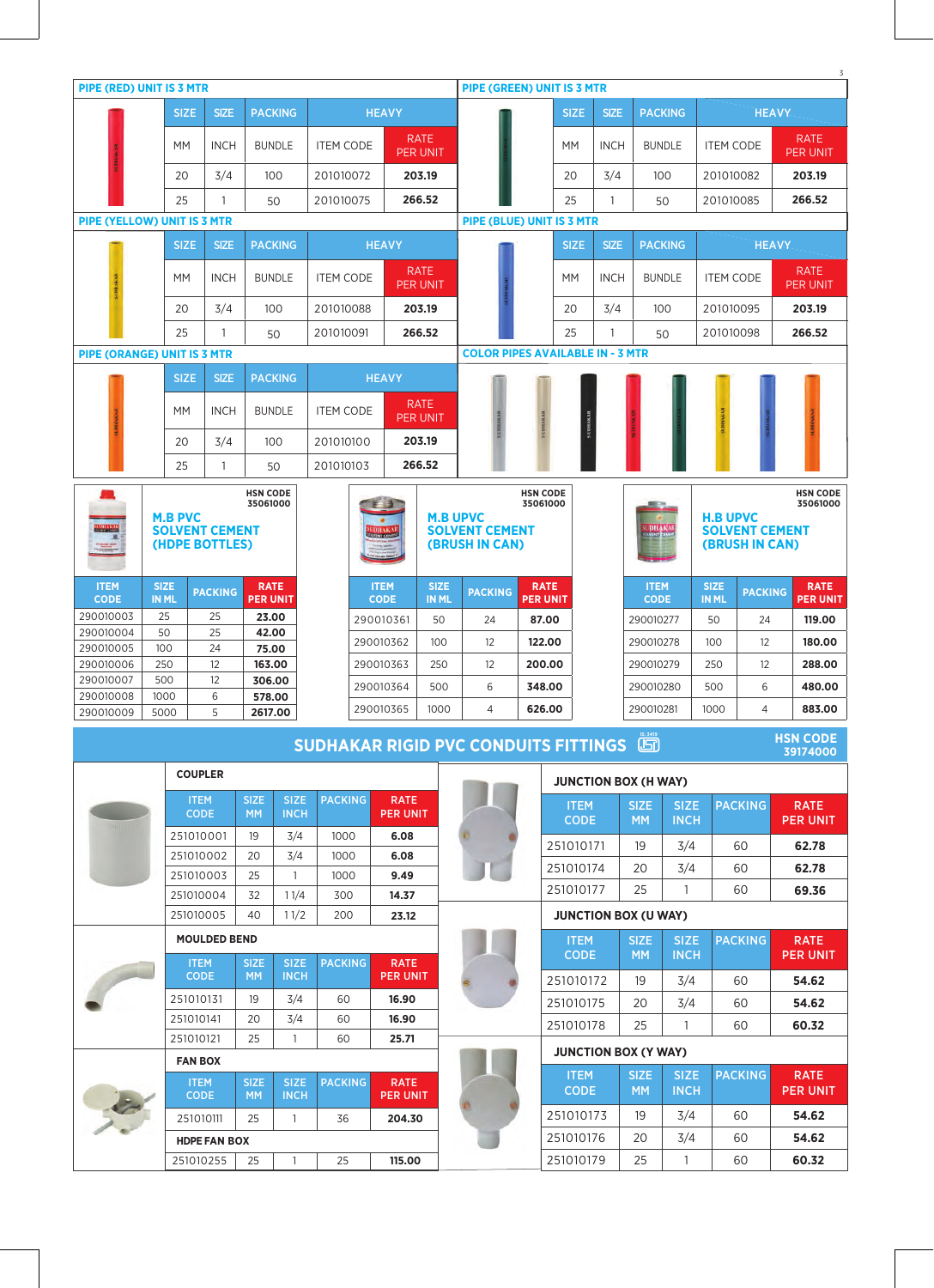| <b>JUNCTION BOXES</b> |                            |                |                  |                                |                     |                                |                     |                                |                     |                                |  |
|-----------------------|----------------------------|----------------|------------------|--------------------------------|---------------------|--------------------------------|---------------------|--------------------------------|---------------------|--------------------------------|--|
| <b>SIZE</b>           | <b>SIZE</b>                | <b>PACKING</b> |                  | 1 WAY                          |                     | 2 WAY                          | 3 WAY               |                                | 4 WAY               |                                |  |
| <b>MM</b>             | <b>INCH</b>                | <b>BOX</b>     | <b>ITEM CODE</b> | <b>RATE</b><br><b>PER UNIT</b> | <b>ITEM CODE</b>    | <b>RATE</b><br><b>PER UNIT</b> | <b>ITEM CODE</b>    | <b>RATE</b><br><b>PER UNIT</b> | <b>ITEM CODE</b>    | <b>RATE</b><br><b>PER UNIT</b> |  |
| 19                    | 3/4                        | 60             | 251010022        | 53.40                          | 251010029           | 53.40                          | 251010036           | 53.40                          | 251010043           | 53.40                          |  |
| 20                    | 3/4                        | 60             | 251010023        | 53.40                          | 251010030           | 53.40                          | 251010037           | 53.40                          | 251010044           | 53.40                          |  |
| 25                    | 1                          | 60             | 251010024        | 59.02                          | 251010031           | 59.02                          | 251010038           | 59.02                          | 251010045           | 59.02                          |  |
| 32                    | 11/4                       | 45             | 251010025        | 101.95                         | 251010032           | 101.95                         | 251010039           | 101.95                         | 251010046           | 101.95                         |  |
| 40                    | 11/2                       | 36             | 251010026        | 117.03                         | 251010033           | 117.03                         | 251010040           | 117.03                         | 251010047           | 117.03                         |  |
|                       | <b>DEEP JUNCTION BOXES</b> |                |                  |                                |                     |                                |                     |                                |                     |                                |  |
| <b>SIZE</b>           | <b>SIZE</b>                | <b>PACKING</b> | 1 WAY            |                                | 2 WAY               |                                | 3 WAY               |                                | 4 WAY               |                                |  |
| <b>MM</b>             | <b>INCH</b>                | <b>BOX</b>     | <b>ITEMCODE</b>  | <b>RATE</b><br><b>PER UNIT</b> | <b>ITEM CODE</b>    | <b>RATE</b><br><b>PER UNIT</b> | <b>ITEM CODE</b>    | <b>RATE</b><br><b>PER UNIT</b> | <b>ITEM CODE</b>    | <b>RATE</b><br><b>PER UNIT</b> |  |
| 19                    | 3/4                        | 60             | 251010057        | 70.19                          | 251010064           | 70.19                          | 251010071           | 70.19                          | 251010078           | 70.19                          |  |
| 20                    | 3/4                        | 60             | 251010058        | 70.19                          | 251010065           | 70.19                          | 251010072           | 70.19                          | 251010079           | 70.19                          |  |
| 25                    | 1                          | 60             | 251010059        | 81.36                          | 251010066           | 81.36                          |                     | 251010073<br>81.36             |                     | 81.36                          |  |
| 32                    | 11/4                       | 45             | 251010060        | 121.29                         | 121.29<br>251010067 |                                | 121.29<br>251010074 |                                | 121.29<br>251010081 |                                |  |

| <b>FABRICATED BEND</b> |             |             |                |                             |                                |                             |                                |                             |                                |                  |                                |                  |                         |
|------------------------|-------------|-------------|----------------|-----------------------------|--------------------------------|-----------------------------|--------------------------------|-----------------------------|--------------------------------|------------------|--------------------------------|------------------|-------------------------|
|                        | <b>SIZE</b> | SIZE:       | <b>PACKING</b> | 1.2 MM<br>(MM IN THICKNESS) |                                | 1.5 MM<br>(MM IN THICKNESS) |                                | 2.0 MM<br>(MM IN THICKNESS) |                                | <b>MEDIUM</b>    |                                | <b>HEAVY</b>     |                         |
|                        | <b>MM</b>   | <b>INCH</b> | <b>BAG</b>     | <b>ITEM CODE</b>            | <b>RATE</b><br><b>PER UNIT</b> | <b>ITEM CODE</b>            | <b>RATE</b><br><b>PER UNIT</b> | <b>ITEM CODE</b>            | <b>RATE</b><br><b>PER UNIT</b> | <b>ITEM CODE</b> | <b>RATE</b><br><b>PER UNIT</b> | <b>ITEM CODE</b> | <b>RATE</b><br>PER UNIT |
|                        | 19 & 20     | 3/4         | 500            | 251110050                   | 11.70                          | 251110051                   | 13.67                          | 251110053                   | 17.33                          | 251110034        | 14.77                          | 251110035        | 18.03                   |
|                        | 25          |             | 500            | 251110055                   | 15.72                          | 251110056                   | 18.76                          | 251110058                   | 24.98                          | 251110037        | 23.12                          | 251110038        | 26.55                   |
|                        | 32          | 1/4         | 100            | $\overline{\phantom{m}}$    | $\overline{\phantom{a}}$       |                             | ۰                              | 251110059                   | 45.64                          | 251110040        | 47.07                          | 251110041        | 58.17                   |
|                        | 40          | 11/2        | 100            | $\overline{\phantom{m}}$    | $\overline{\phantom{a}}$       |                             |                                | 251110060                   | 70.04                          | 251110043        | 74.24                          | 251110044        | 86.32                   |
|                        | 50          | C           | 100            | $\overline{\phantom{a}}$    | $\overline{\phantom{a}}$       |                             |                                | 251110061                   | 98.27                          | 251110046        | 142.36                         | 251110047        | 161.10                  |

133.10

251010075

133.10

251010082

133.10

251010068

40

Ш

 $11/2$ 

36

251010061

133.10

|             |             | <b>HDPE JUNCTION BOXES</b> |                  | $\mathcal{L}$ .                | <b>HDPE DEEP</b><br><b>JUNCTION BOXES</b> | $\bullet$                      | <b>END PLUG (CLOSURE)</b> |                |                                |
|-------------|-------------|----------------------------|------------------|--------------------------------|-------------------------------------------|--------------------------------|---------------------------|----------------|--------------------------------|
| <b>SIZE</b> | <b>SIZE</b> | <b>PACKING</b>             |                  | 4 WAY                          |                                           | 4 WAY                          |                           | <b>PACKING</b> |                                |
| <b>MM</b>   | <b>INCH</b> | <b>BOX</b>                 | <b>ITEM CODE</b> | <b>RATE</b><br><b>PER UNIT</b> | <b>ITEMCODE</b>                           | <b>RATE</b><br><b>PER UNIT</b> | <b>ITEM CODE</b>          | <b>BOX</b>     | <b>RATE</b><br><b>PER UNIT</b> |
| 19          | 3/4         | 100                        | 251010251        | 29.57                          | 251010253                                 | 38.94                          | 251010256                 | 100X8          | 2.25                           |
| 25          |             | 100                        | 251010252        | 33.50                          | 251010254                                 | 40.59                          | 251010258                 | 100X5          | 4.55                           |

|                                                    | DIMENSIONAL DETAILS OF PVC CONDUITS AS PER IS: 9537 (PART-3) |               |                                      |                                      |               |                                      |                                      |               |                               |                                      |  |
|----------------------------------------------------|--------------------------------------------------------------|---------------|--------------------------------------|--------------------------------------|---------------|--------------------------------------|--------------------------------------|---------------|-------------------------------|--------------------------------------|--|
| <b>OUT SIDE</b><br><b>DIAMETER</b><br><b>IN MM</b> | <b>TOLERANCE</b><br>ON OD                                    |               | <b>LIGHT</b>                         |                                      |               | <b>MEDIUM</b>                        |                                      |               | <b>HEAVY</b>                  |                                      |  |
|                                                    |                                                              | <b>MIN ID</b> | <b>MIN. WALL</b><br><b>THICKNESS</b> | <b>MAX. WALL</b><br><b>THICKNESS</b> | <b>MIN ID</b> | <b>MIN. WALL</b><br><b>THICKNESS</b> | <b>MAX. WALL</b><br><b>THICKNESS</b> | <b>MIN ID</b> | MIN. WALL<br><b>THICKNESS</b> | <b>MAX. WALL</b><br><b>THICKNESS</b> |  |
| 20                                                 | $-0.3$                                                       | 17.4          | 1.15                                 | 1.30                                 | 16.90         | 1.40                                 | 1.55                                 | 15.80         | 1.95                          | 2.10                                 |  |
| 25                                                 | $-0.4$                                                       | 22.1          | 1.25                                 | 1.45                                 | 21.40         | 1.60                                 | 1.80                                 | 20.60         | 2.00                          | 2.20                                 |  |
| 32                                                 | $-0.4$                                                       | 28.6          | 1.50                                 | 1.70                                 | 27.80         | 1.90                                 | 2.10                                 | 26.60         | 2.50                          | 2.70                                 |  |
| 40                                                 | $-0.4$                                                       | 35.8          | 1.90                                 | 2.10                                 | 35.40         | 2.10                                 | 2.30                                 | 34.40         | 2.60                          | 2.80                                 |  |
| 50                                                 | $-0.5$                                                       | 45.1          | 2.20                                 | 2.45                                 | 44.30         | 2.60                                 | 2.85                                 | 43.20         | 3.15                          | 3.40                                 |  |

 $\overline{\phantom{a}}$ 

 $\overline{4}$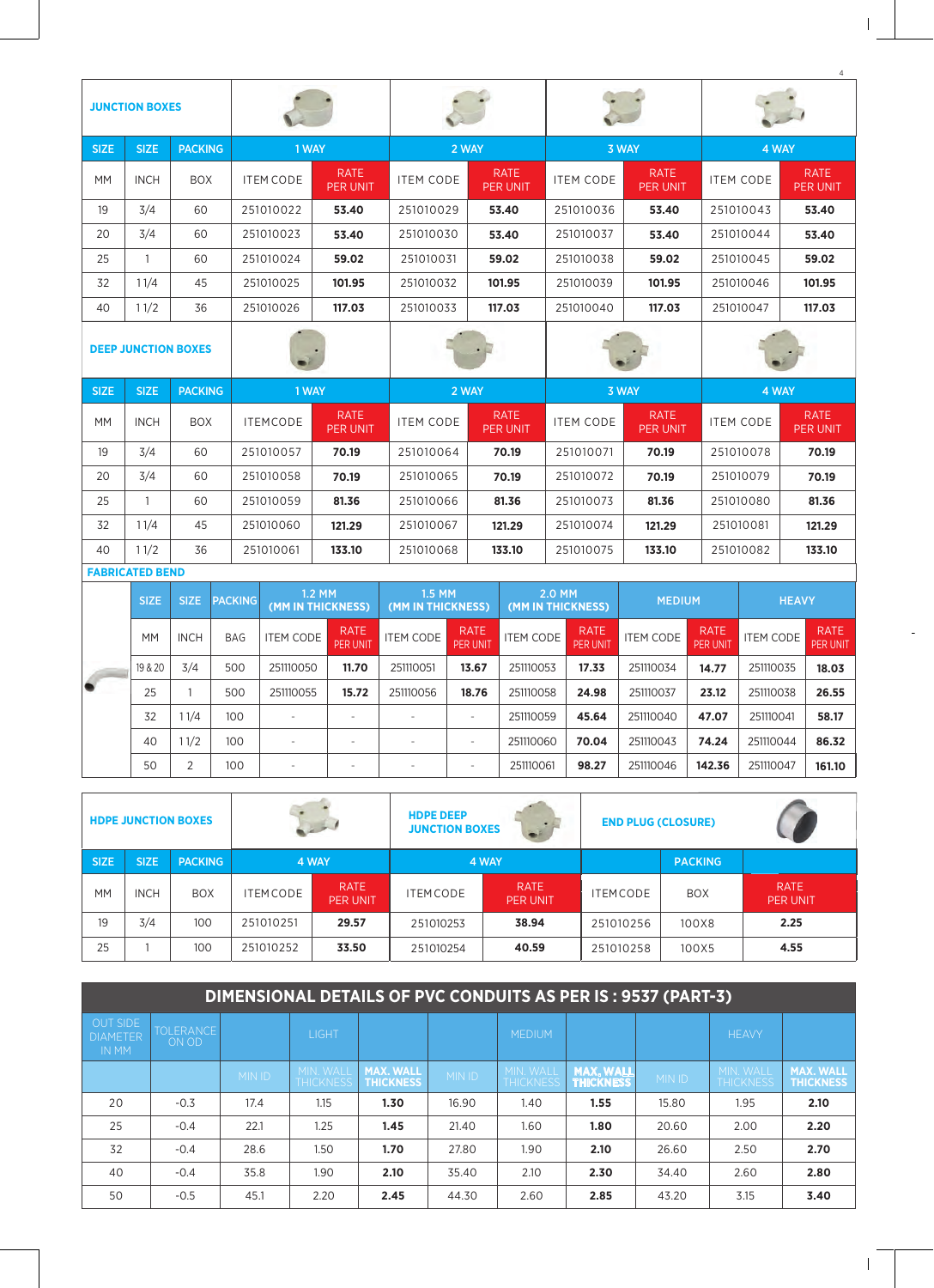## **MEET THE PIONEER IN PVC PIPE INDUSTRY**

**SUDHAKAR GROUP** of Industries located at Suryapet, Telangana, INDIA, plays a significant role in Plastic Piping Business sector. **SUDHAKAR GROUP** established in the year 1971 to manufacture Electrical Conduits. Over the years emerged as a potential leader in all types of PVC Piping Systems for Electrical, Irrigation, Sanitary, Plumbing and other applications and also made its foray in to other Plastic Piping Systems such as CPVC Plumbing Systems, HDPE Piping Systems and Micro Irrigation Systems.

#### **RIGID PVC CONDUITS CONFIRMING TO INDIAN STANDARDS**

**SUDHAKAR** Rigid PVC Conduits are manufactured in accordance with Bureau of Indian Standards specification IS:9537 (Part-3) in the range of 20mm to 50mm with Light, Medium and Heavy ranges.

#### **RIGID PVC CONDUITS WITH FRLS (FIRE RATARDANT LOW SMOKE)**

5

**SUDHAKAR** Rigid PVC Conduits are available with FRLS (Fire Retardant Low Smoke) in the range of 20mm to 50mm with Light Medium and Heavy ranges.





### **INSTALLATION JOINTING PROCEDURES**

**OPEN:** Use clamps to hold **CONCEALED:** Make a slot of appropriate width in wall, fix pipe in solt and Cover with Mortar

## **APPLICATIONS**

**DOMESTIC :** Open / Surface and concealed wiring in houses, residential and commercial building **INDUSTRIAL :** Open / Surface and concealed wiring in plants, Tele communication & Telephone Cables **OTHER :** Traffic signal connections, Street light & wiring at public places